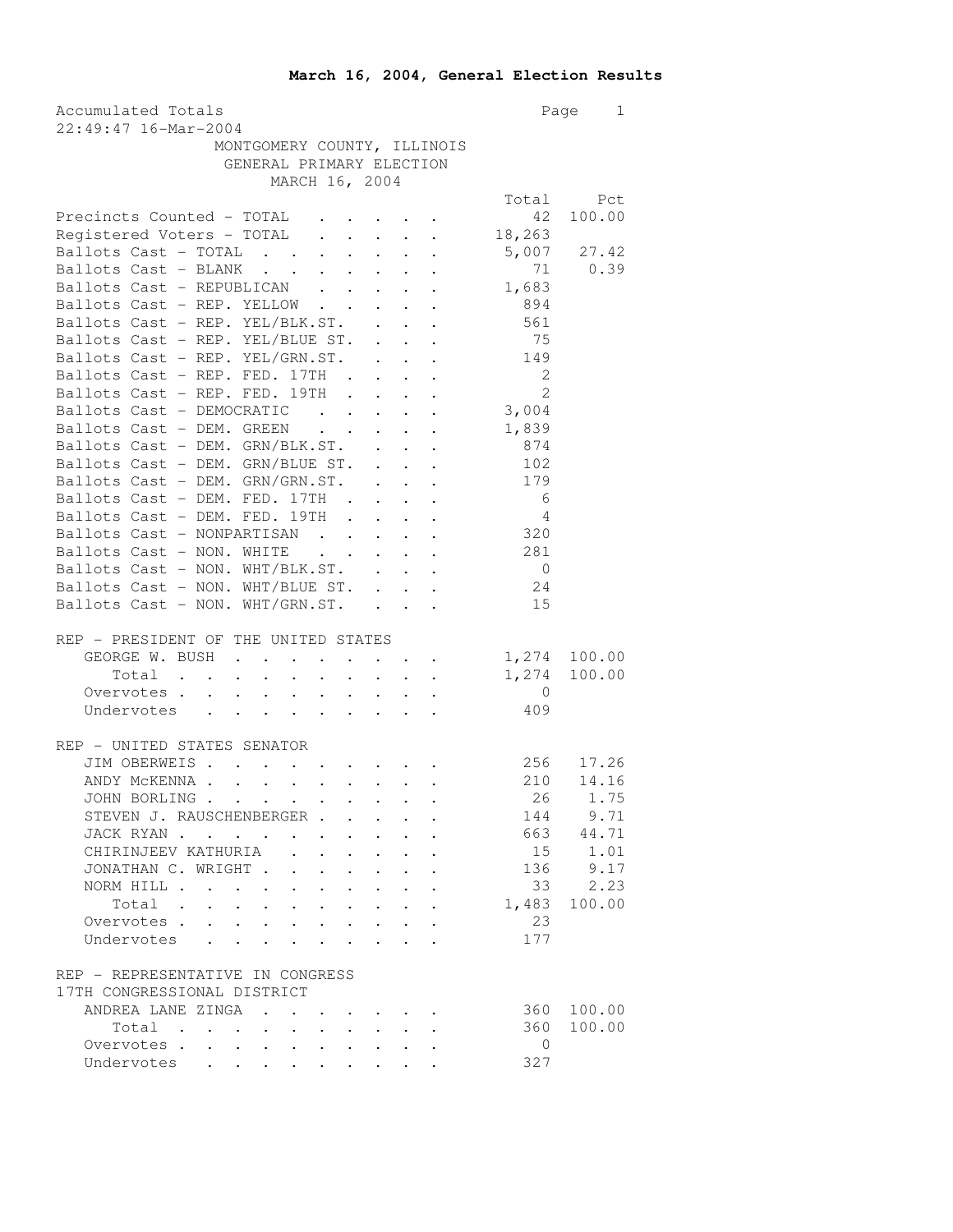| Accumulated Totals                                                                                                                                                                                       |                | Page 2                   |
|----------------------------------------------------------------------------------------------------------------------------------------------------------------------------------------------------------|----------------|--------------------------|
| 22:49:47 16-Mar-2004                                                                                                                                                                                     |                |                          |
| MONTGOMERY COUNTY, ILLINOIS<br>GENERAL PRIMARY ELECTION                                                                                                                                                  |                |                          |
|                                                                                                                                                                                                          |                |                          |
| MARCH 16, 2004                                                                                                                                                                                           |                |                          |
| REP - REPRESENTATIVE IN CONGRESS                                                                                                                                                                         |                | Total Pct                |
| 19TH CONGRESSIONAL DISTRICT                                                                                                                                                                              |                |                          |
| JOHN M. SHIMKUS                                                                                                                                                                                          |                |                          |
|                                                                                                                                                                                                          |                | 651 100.00<br>651 100.00 |
| Total<br>Overvotes.<br>$\sim$<br>$\sim$                                                                                                                                                                  | $\overline{0}$ |                          |
| $\bullet$ , $\bullet$ , $\bullet$ , $\bullet$<br>$\mathbf{u} = \mathbf{u} \cdot \mathbf{u}$<br>$\mathcal{A}^{\mathcal{A}}$ and $\mathcal{A}^{\mathcal{A}}$ and $\mathcal{A}^{\mathcal{A}}$<br>Undervotes | 345            |                          |
|                                                                                                                                                                                                          |                |                          |
| REP - DELEGATE TO THE NATIONAL NOMINATING CONVENTION                                                                                                                                                     |                |                          |
| 17TH CONGRESSIONAL DISTRICT<br>VOTE FOR 3                                                                                                                                                                |                |                          |
| THOMAS G. GETZ (BUSH)                                                                                                                                                                                    |                | 522 33.27                |
| REGAN E. RAMSEY (BUSH)                                                                                                                                                                                   |                | 522 33.27                |
| D. KAY LONG (BUSH)<br>$\mathcal{A}^{\mathcal{A}}$ , $\mathcal{A}^{\mathcal{A}}$ , $\mathcal{A}^{\mathcal{A}}$ , $\mathcal{A}^{\mathcal{A}}$                                                              |                | 525 33.46                |
| Total<br>$\bullet$ .<br>$\bullet$ .<br>$\mathbf{r} = \mathbf{r} \cdot \mathbf{r}$ .<br>$\sim$ $\sim$<br>$\mathcal{A}^{\mathcal{A}}$ and $\mathcal{A}^{\mathcal{A}}$ .                                    |                | 1,569 100.00             |
| Overvotes                                                                                                                                                                                                | $\overline{0}$ |                          |
| Undervotes                                                                                                                                                                                               | 492            |                          |
| REP - ALTERNATE DELEGATE TO THE NATIONAL NOMINATING                                                                                                                                                      |                |                          |
| CONVENTION 17TH CONGRESSIONAL DISTRICT                                                                                                                                                                   |                |                          |
| VOTE FOR 3                                                                                                                                                                                               |                |                          |
| TIMOTHY B. ZOLLINGER (BUSH)                                                                                                                                                                              |                |                          |
| CANDICE D. TREES (BUSH)<br>$\mathbf{u} = \mathbf{u} + \mathbf{u}$ .                                                                                                                                      |                | 496 33.88                |
| NORINE K. HAMMOND (BUSH)<br>$\sim$<br>$\sim$                                                                                                                                                             |                | 489 33.40<br>479 32.72   |
| Total                                                                                                                                                                                                    |                | 1,464 100.00             |
| Overvotes.                                                                                                                                                                                               | $\overline{0}$ |                          |
| Undervotes                                                                                                                                                                                               | 597            |                          |
|                                                                                                                                                                                                          |                |                          |
| REP - DELEGATE TO THE NATIONAL NOMINATING CONVENTION<br>19TH CONGRESSIONAL DISTRICT                                                                                                                      |                |                          |
| VOTE FOR 4                                                                                                                                                                                               |                |                          |
| DAVID S. LUECHTEFELD (BUSH)                                                                                                                                                                              |                | 773 25.62                |
| JOHN O. JONES (BUSH)                                                                                                                                                                                     |                | 753 24.96                |
| ROBERT C. "BOB" WINCHESTER (BUSH)                                                                                                                                                                        |                | 742 24.59                |
| WILLIAM "BILL" CELLINI (BUSH)                                                                                                                                                                            | 749            | 24.83                    |
| Total                                                                                                                                                                                                    |                | 3,017 100.00             |
| Overvotes                                                                                                                                                                                                | $\overline{0}$ |                          |
| Undervotes                                                                                                                                                                                               | 967            |                          |
|                                                                                                                                                                                                          |                |                          |
| REP - ALTERNATE DELEGATE TO THE NATIONAL NOMINATING                                                                                                                                                      |                |                          |
| CONVENTION 19TH CONGRESSIONAL DISTRICT                                                                                                                                                                   |                |                          |
| VOTE FOR 4                                                                                                                                                                                               |                |                          |
| ROBIN L. LONG (BUSH)                                                                                                                                                                                     |                | 715 25.04                |
| SHEOW H. "SHOWAY" CHANG (BUSH)                                                                                                                                                                           |                | 694 24.30                |
| LANE HARVEY (BUSH)<br>$\cdot$ $\cdot$ $\cdot$ $\cdot$                                                                                                                                                    |                | 697 24.40                |
| RODNEY L. DAVIS (BUSH)<br>$\ddot{\phantom{a}}$<br>$\cdot$ $\cdot$ $\cdot$<br>$\ddot{\phantom{a}}$                                                                                                        |                | 750 26.26                |
| Total                                                                                                                                                                                                    |                | 2,856 100.00             |
| Overvotes                                                                                                                                                                                                | $\Omega$       |                          |
| Undervotes<br>$\bullet$ . The set of $\bullet$<br>$\bullet$ .<br>$\bullet$ .                                                                                                                             | 1,128          |                          |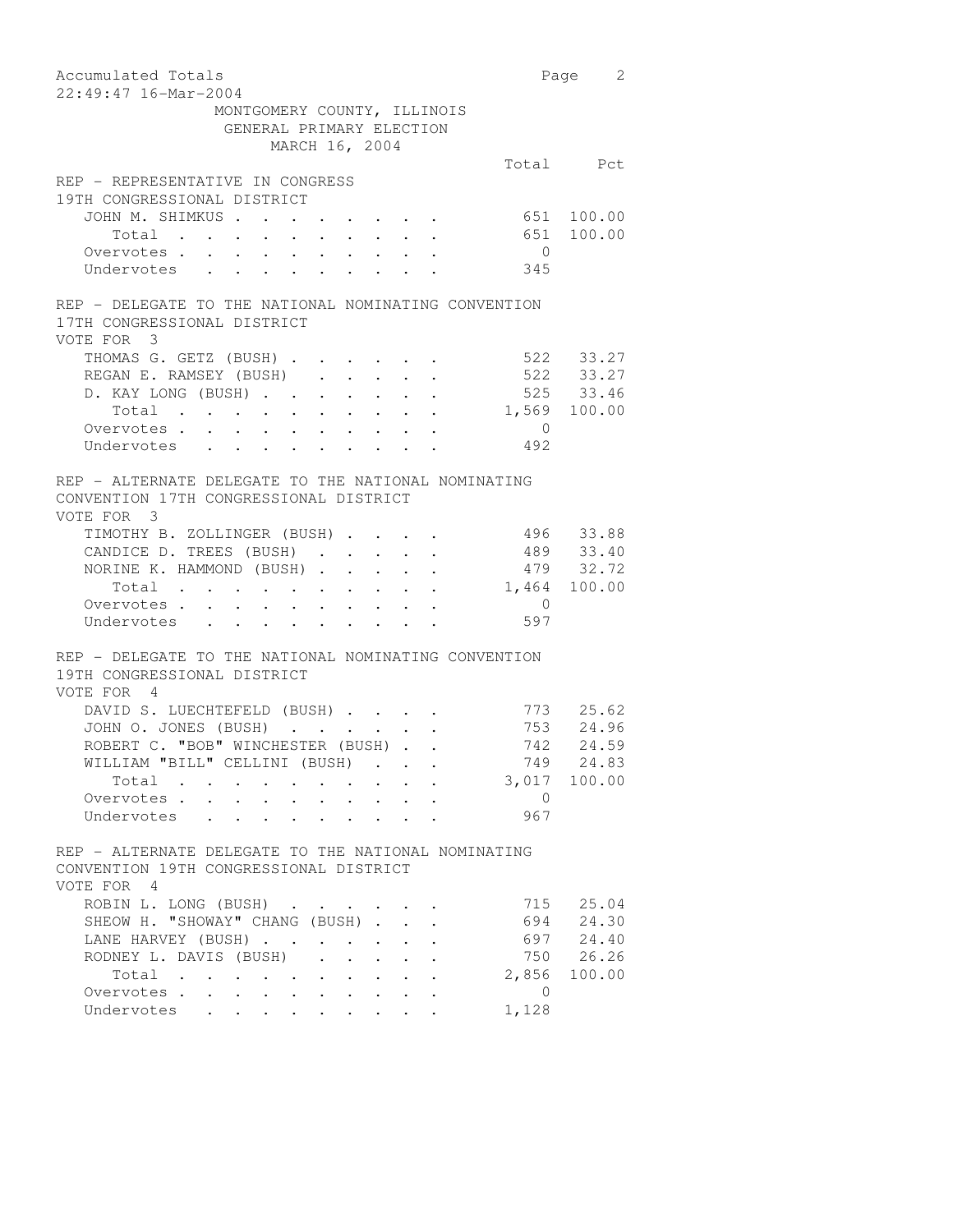| Accumulated Totals<br>22:49:47 16-Mar-2004                                                                                                                                                                                                                   |                         | 3<br>Page |
|--------------------------------------------------------------------------------------------------------------------------------------------------------------------------------------------------------------------------------------------------------------|-------------------------|-----------|
| MONTGOMERY COUNTY, ILLINOIS<br>GENERAL PRIMARY ELECTION<br>MARCH 16, 2004                                                                                                                                                                                    |                         |           |
|                                                                                                                                                                                                                                                              |                         | Total Pct |
| REP - REPRESENTATIVE IN THE GENERAL ASSEMBLY<br>98TH REPRESENTATIVE DISTRICT                                                                                                                                                                                 |                         |           |
| NO CANDIDATE FILED                                                                                                                                                                                                                                           |                         |           |
| Total<br>$\sim$ $\sim$<br>$\bullet$ . In the case of the contract $\bullet$                                                                                                                                                                                  | 0                       |           |
| Overvotes<br>Undervotes                                                                                                                                                                                                                                      | $\overline{0}$<br>1,679 |           |
| REP - CIRCUIT CLERK                                                                                                                                                                                                                                          |                         |           |
| MARY WEBB<br>$\cdot$ , , , , , , , ,                                                                                                                                                                                                                         | 1,501                   | 100.00    |
| Total                                                                                                                                                                                                                                                        | 1,501                   | 100.00    |
| Overvotes.                                                                                                                                                                                                                                                   | $\overline{0}$          |           |
| Undervotes                                                                                                                                                                                                                                                   | 178                     |           |
| REP - STATE'S ATTORNEY                                                                                                                                                                                                                                       |                         |           |
| NO CANDIDATE FILED                                                                                                                                                                                                                                           |                         |           |
| Total<br>$\bullet$ .                                                                                                                                                                                                                                         | 0                       |           |
| Overvotes .<br>$\sim$                                                                                                                                                                                                                                        | $\Omega$                |           |
| $\mathbf{L}^{\text{max}}$<br>$\ddot{\phantom{0}}$<br>Undervotes<br>$\sim 10^{-11}$<br>$\mathbf{L}^{\text{max}}$                                                                                                                                              | 1,679                   |           |
|                                                                                                                                                                                                                                                              |                         |           |
| $REF - CORONER$                                                                                                                                                                                                                                              |                         |           |
| NO CANDIDATE FILED                                                                                                                                                                                                                                           |                         |           |
| Total<br>$\sim$ $\sim$<br>$\bullet$ . The contribution of the contribution of the contribution of the contribution of the contribution of the contribution of the contribution of the contribution of the contribution of the contribution of the contributi | 0                       |           |
| Overvotes .<br>$\mathbf{r} = \mathbf{r} + \mathbf{r} + \mathbf{r} + \mathbf{r} + \mathbf{r} + \mathbf{r}$                                                                                                                                                    | 0                       |           |
| Undervotes                                                                                                                                                                                                                                                   | 1,679                   |           |
| REP - COUNTY BOARD DISTRICT 1                                                                                                                                                                                                                                |                         |           |
| COUNTY BOARD MEMBER 4 YEAR TERM                                                                                                                                                                                                                              |                         |           |
| CHARLES A. HAMPTON                                                                                                                                                                                                                                           | 300                     | 100.00    |
| Total                                                                                                                                                                                                                                                        | 300                     | 100.00    |
| Overvotes                                                                                                                                                                                                                                                    | $\overline{0}$          |           |
| Undervotes                                                                                                                                                                                                                                                   | 51                      |           |
|                                                                                                                                                                                                                                                              |                         |           |
| REP - COUNTY BOARD DISTRICT 1<br>COUNTY BOARD MEMBER UNEXPIRED 2 YEAR TERM                                                                                                                                                                                   |                         |           |
| CHARLES BOUTCHER                                                                                                                                                                                                                                             | 274                     | 100.00    |
| Total<br>$\mathbf{L} = \mathbf{L} \mathbf{L}$<br>$\ddot{\phantom{0}}$<br>$\cdot$ $\cdot$<br>$\sim$                                                                                                                                                           | 274                     | 100.00    |
| Overvotes                                                                                                                                                                                                                                                    | $\mathbf{0}$            |           |
| Undervotes                                                                                                                                                                                                                                                   | 77                      |           |
|                                                                                                                                                                                                                                                              |                         |           |
| REP - COUNTY BOARD DISTRICT 2                                                                                                                                                                                                                                |                         |           |
| COUNTY BOARD MEMBER                                                                                                                                                                                                                                          |                         |           |
| VOTE FOR 2<br>NELSON AUMANN                                                                                                                                                                                                                                  | 244                     | 100.00    |
| Total .                                                                                                                                                                                                                                                      | 244                     | 100.00    |
| $\mathbf{r}$ , $\mathbf{r}$ , $\mathbf{r}$ , $\mathbf{r}$ , $\mathbf{r}$<br>$\mathbf{L} = \mathbf{L}$<br>Overvotes                                                                                                                                           | $\mathbf{0}$            |           |
| $\mathbf{r}$ . The set of $\mathbf{r}$<br>$\mathbf{r} = \mathbf{r} - \mathbf{r}$<br>Undervotes .<br>$\mathbf{L}$<br>$\ddot{\phantom{0}}$<br>$\ddot{\phantom{a}}$                                                                                             | 370                     |           |
|                                                                                                                                                                                                                                                              |                         |           |
| REP - COUNTY BOARD DISTRICT 3                                                                                                                                                                                                                                |                         |           |
| COUNTY BOARD MEMBER                                                                                                                                                                                                                                          |                         |           |
| NO CANDIDATE FILED                                                                                                                                                                                                                                           |                         |           |
| Total<br>$\sim$                                                                                                                                                                                                                                              | 0                       |           |
| Overvotes .<br>$\sim$                                                                                                                                                                                                                                        | $\Omega$                |           |
| Undervotes<br>$\mathbf{u} = \mathbf{u} + \mathbf{u} + \mathbf{u} + \mathbf{u} + \mathbf{u} + \mathbf{u} + \mathbf{u} + \mathbf{u} + \mathbf{u}$                                                                                                              | 238                     |           |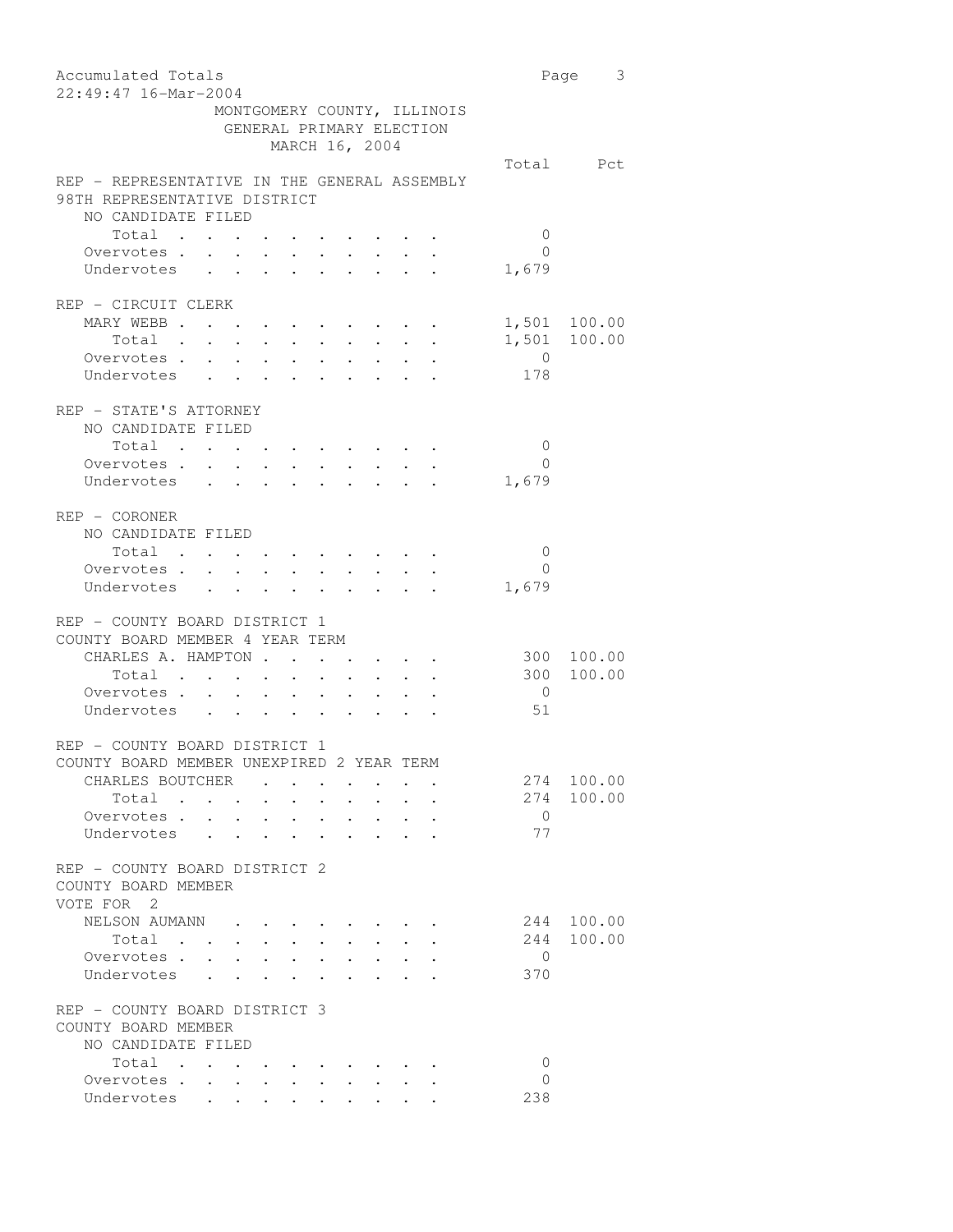| Accumulated Totals<br>22:49:47 16-Mar-2004                                                                                                                                                                                                 |                | Page 4       |
|--------------------------------------------------------------------------------------------------------------------------------------------------------------------------------------------------------------------------------------------|----------------|--------------|
| MONTGOMERY COUNTY, ILLINOIS<br>GENERAL PRIMARY ELECTION                                                                                                                                                                                    |                |              |
| MARCH 16, 2004                                                                                                                                                                                                                             |                |              |
| REP - COUNTY BOARD DISTRICT 4<br>COUNTY BOARD MEMBER<br>VOTE FOR 2                                                                                                                                                                         |                | Total Pct    |
| NO CANDIDATE FILED                                                                                                                                                                                                                         |                |              |
| Total                                                                                                                                                                                                                                      | $\overline{0}$ |              |
| Overvotes                                                                                                                                                                                                                                  | $\overline{0}$ |              |
| Undervotes .<br>$\ddot{\phantom{a}}$                                                                                                                                                                                                       | 438            |              |
| REP - COUNTY BOARD DISTRICT 5<br>COUNTY BOARD MEMBER<br>NO CANDIDATE FILED<br>Total                                                                                                                                                        | $\overline{0}$ |              |
| Overvotes                                                                                                                                                                                                                                  | $\bigcirc$     |              |
| Undervotes                                                                                                                                                                                                                                 | 109            |              |
| REP - COUNTY BOARD DISTRICT 6<br>COUNTY BOARD MEMBER<br>ROGER L. MYERS .                                                                                                                                                                   | 163            | 100.00       |
| $\bullet$ .<br><br><br><br><br><br><br><br><br><br><br><br><br><br>Total                                                                                                                                                                   | 163            | 100.00       |
| Overvotes.                                                                                                                                                                                                                                 | $\overline{0}$ |              |
|                                                                                                                                                                                                                                            | 22             |              |
| Undervotes                                                                                                                                                                                                                                 |                |              |
| REP - COUNTY BOARD DISTRICT 7<br>COUNTY BOARD MEMBER<br>VOTE FOR 2                                                                                                                                                                         |                |              |
| EDWARD HELGEN<br><b>All Contracts</b>                                                                                                                                                                                                      |                | 241 53.44    |
| MARY BATHURST .<br>$\ddot{\phantom{0}}$<br>$\sim$ $-$<br>$\bullet$ .                                                                                                                                                                       |                | 210 46.56    |
| $\mathbf{r}$ . The set of the set of the set of the set of the set of the set of the set of the set of the set of the set of the set of the set of the set of the set of the set of the set of the set of the set of the set of t<br>Total |                | 451 100.00   |
| Overvotes.                                                                                                                                                                                                                                 | $\overline{0}$ |              |
| Undervotes                                                                                                                                                                                                                                 | 89             |              |
| REP - JUDGE OF THE SUPREME COURT<br>5TH JUDICIAL DISTRICT (VAC.HON.HARRISON II)                                                                                                                                                            |                |              |
| LLOYD A. KARMEIER .                                                                                                                                                                                                                        |                | 1,304 100.00 |
| Total .                                                                                                                                                                                                                                    |                | 1,304 100.00 |
| Overvotes<br>$\sim$                                                                                                                                                                                                                        | $\Omega$       |              |
| $\sim$<br>Undervotes<br>$\ddot{\phantom{0}}$<br>$\mathbf{r}$ , $\mathbf{r}$ , $\mathbf{r}$                                                                                                                                                 | 375            |              |
| $\ddot{\phantom{0}}$<br>$\ddot{\phantom{0}}$                                                                                                                                                                                               |                |              |
| REP - JUDGE OF THE APPELLATE COURT<br>5TH JUDICIAL DISTRICT (VAC.HON.RARICK)<br>NO CANDIDATE FILED                                                                                                                                         |                |              |
| Total                                                                                                                                                                                                                                      | 0              |              |
| Overvotes.                                                                                                                                                                                                                                 | $\Omega$       |              |
| Undervotes                                                                                                                                                                                                                                 | 1,679          |              |
| $\ddot{\phantom{0}}$                                                                                                                                                                                                                       |                |              |
| REP - JUDGE OF THE CIRCUIT COURT                                                                                                                                                                                                           |                |              |
| 4TH JUD. CIRC. MONTGOMERY CO. (VAC.HON.HUBER)                                                                                                                                                                                              |                |              |
| NO CANDIDATE FILED                                                                                                                                                                                                                         |                |              |
| Total<br>$\sim$ $\sim$                                                                                                                                                                                                                     | 0<br>$\Omega$  |              |
| Overvotes<br>$\bullet$ .<br><br><br><br><br><br><br><br><br><br><br><br><br>                                                                                                                                                               | 1,679          |              |
| Undervotes<br>$\bullet$ . The set of $\bullet$                                                                                                                                                                                             |                |              |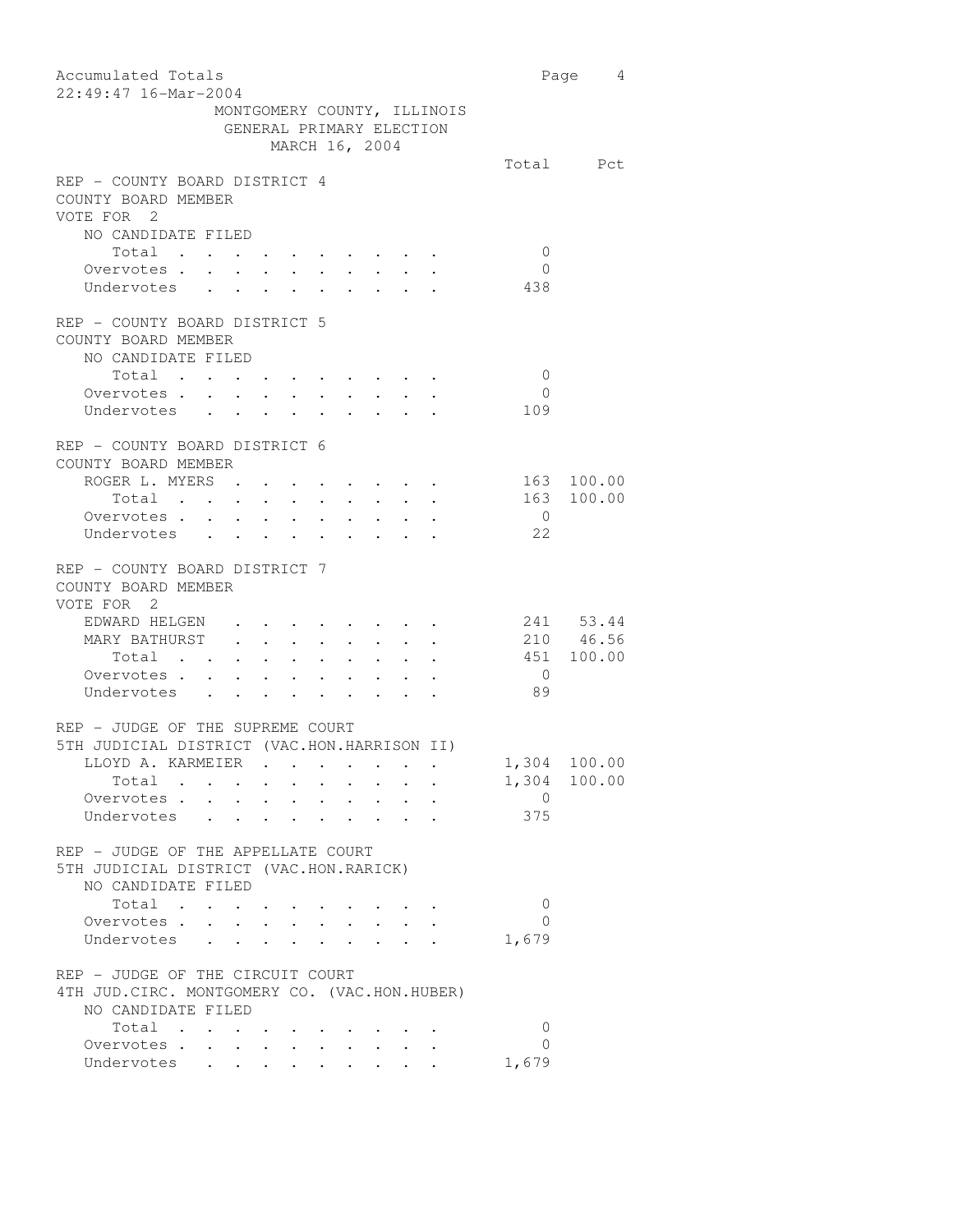| Accumulated Totals          | Page 5 |  |
|-----------------------------|--------|--|
| 22:49:47 16-Mar-2004        |        |  |
| MONTGOMERY COUNTY, ILLINOIS |        |  |
| GENERAL PRIMARY ELECTION    |        |  |

MARCH 16, 2004

|                                                  |                                                                               |                               |                                                           |                                                             |          | Total Pct            |
|--------------------------------------------------|-------------------------------------------------------------------------------|-------------------------------|-----------------------------------------------------------|-------------------------------------------------------------|----------|----------------------|
| DEM - PRESIDENT OF THE UNITED STATES             |                                                                               |                               |                                                           |                                                             |          |                      |
| JOHN EDWARDS                                     | $\mathbf{r}$ , and $\mathbf{r}$ , and $\mathbf{r}$ , and $\mathbf{r}$         |                               |                                                           |                                                             | 435      | 15.70                |
| WESLEY K. CLARK .<br>$\mathbf{r}$                | $\ddot{\phantom{a}}$                                                          |                               | $\mathbf{r}$                                              |                                                             | 40       | 1.44                 |
| HOWARD DEAN                                      |                                                                               |                               |                                                           | $\mathbf{r} = \mathbf{r}$                                   | 97       | 3.50                 |
| JOE LIEBERMAN                                    |                                                                               |                               |                                                           |                                                             | 44       | 1.59                 |
| DENNIS J. KUCINICH                               |                                                                               |                               |                                                           |                                                             |          | 29 1.05              |
| LYNDON H. LaROUCHE, JR. .                        |                                                                               | $\mathbf{L}^{\text{max}}$     | $\sim$ 100 $\pm$                                          | $\cdot$ $\cdot$ $\cdot$                                     |          | 10 0.36              |
| CAROL MOSELEY BRAUN                              | $\mathbf{r}$<br>$\bullet$ .                                                   |                               | $\mathbf{L}^{\text{max}}$ , and $\mathbf{L}^{\text{max}}$ |                                                             |          |                      |
| ALFRED C. SHARPTON.                              | $\ddot{\phantom{a}}$<br>$\mathbf{r}$                                          | $\mathbf{r}$                  | $\mathbf{r}$                                              |                                                             |          | $\frac{38}{19}$ 1.44 |
| JOHN F. KERRY                                    |                                                                               |                               | $\sim$                                                    | $\sim$ $\sim$                                               |          | $2,057$ 74.23        |
| Total                                            |                                                                               |                               |                                                           |                                                             |          | 2,771 100.00         |
| Overvotes.                                       |                                                                               |                               |                                                           |                                                             | 11       |                      |
| Undervotes                                       |                                                                               |                               |                                                           |                                                             | 222      |                      |
|                                                  |                                                                               |                               |                                                           |                                                             |          |                      |
| DEM - UNITED STATES SENATOR                      |                                                                               |                               |                                                           |                                                             |          |                      |
| BARACK OBAMA                                     |                                                                               |                               |                                                           |                                                             | 349      | 12.66                |
| DANIEL W. HYNES.<br>$\mathbf{L}$                 | $\sim$                                                                        | $\mathbf{L}$ and $\mathbf{L}$ |                                                           | $\mathcal{L}^{\text{max}}$ , and $\mathcal{L}^{\text{max}}$ | 1,654    | 59.99                |
| GERY CHICO                                       |                                                                               |                               |                                                           | $\mathbf{L} = \mathbf{L}$                                   |          | 20 0.73              |
| MARIA PAPPAS                                     | $\mathbf{r}$ , $\mathbf{r}$ , $\mathbf{r}$ , $\mathbf{r}$                     |                               |                                                           | $\mathbf{L}$ and $\mathbf{L}$                               |          | 51 1.85              |
| M. BLAIR HULL .                                  | $\mathbf{r} = \mathbf{r} + \mathbf{r} + \mathbf{r} + \mathbf{r} + \mathbf{r}$ |                               |                                                           | $\mathbf{z} = \mathbf{z}$ , and $\mathbf{z} = \mathbf{z}$   |          | 570 20.67            |
| JOYCE WASHINGTON<br>$\ddot{\phantom{0}}$         | $\mathbf{L}^{\text{max}}$ , and $\mathbf{L}^{\text{max}}$                     |                               | $\mathbf{L}^{\text{max}}$ , and $\mathbf{L}^{\text{max}}$ |                                                             | 35       | 1.27                 |
| NANCY SKINNER .<br>$\mathcal{L}^{\text{max}}$    | $\ddot{\phantom{0}}$<br>$\ddot{\phantom{0}}$                                  | $\ddot{\phantom{0}}$          | $\ddot{\phantom{a}}$                                      | $\mathbf{L}^{\text{max}}$ , and $\mathbf{L}^{\text{max}}$   | 78       | 2.83                 |
| Total<br>$\sim$ $-$<br>$\mathbf{L}^{\text{max}}$ | $\sim$<br>$\mathbf{L}^{\text{max}}$                                           | $\ddot{\phantom{0}}$          | $\ddot{\phantom{a}}$                                      | $\sim$                                                      |          | 2,757 100.00         |
| Overvotes                                        |                                                                               |                               |                                                           | $\mathbf{L}$ $\mathbf{L}$                                   | 16       |                      |
| Undervotes                                       |                                                                               |                               |                                                           |                                                             | 231      |                      |
|                                                  |                                                                               |                               |                                                           |                                                             |          |                      |
| DEM - REPRESENTATIVE IN CONGRESS                 |                                                                               |                               |                                                           |                                                             |          |                      |
| 17TH CONGRESSIONAL DISTRICT                      |                                                                               |                               |                                                           |                                                             |          |                      |
| LANE A. EVANS.<br>$\sim$                         | $\mathbf{L}^{\text{max}}$                                                     |                               |                                                           |                                                             |          | 1,244 100.00         |
| Total<br>$\mathbf{r} = \mathbf{r} + \mathbf{r}$  | $\sim$                                                                        | $\sim$                        | $\sim 10^{-11}$                                           | $\mathbf{L} = \mathbf{L}$                                   |          | 1,244 100.00         |
| Overvotes.                                       |                                                                               |                               |                                                           |                                                             | $\Omega$ |                      |
| Undervotes                                       |                                                                               |                               |                                                           |                                                             | 540      |                      |
|                                                  |                                                                               |                               |                                                           |                                                             |          |                      |
| DEM - REPRESENTATIVE IN CONGRESS                 |                                                                               |                               |                                                           |                                                             |          |                      |
| 19TH CONGRESSIONAL DISTRICT                      |                                                                               |                               |                                                           |                                                             |          |                      |
| TIM BAGWELL.                                     | $\ddot{\phantom{0}}$                                                          |                               |                                                           |                                                             |          | 793 100.00           |
| Total .<br>$\ddot{\phantom{0}}$<br>$\sim$        | $\mathbf{1}$ , $\mathbf{1}$ , $\mathbf{1}$ , $\mathbf{1}$                     |                               | $\sim$                                                    | $\mathbf{L} = \mathbf{L}$                                   | 793      | 100.00               |
| Overvotes.                                       |                                                                               |                               |                                                           |                                                             | $\Omega$ |                      |
| Undervotes                                       |                                                                               |                               |                                                           |                                                             | 427      |                      |
|                                                  |                                                                               |                               |                                                           |                                                             |          |                      |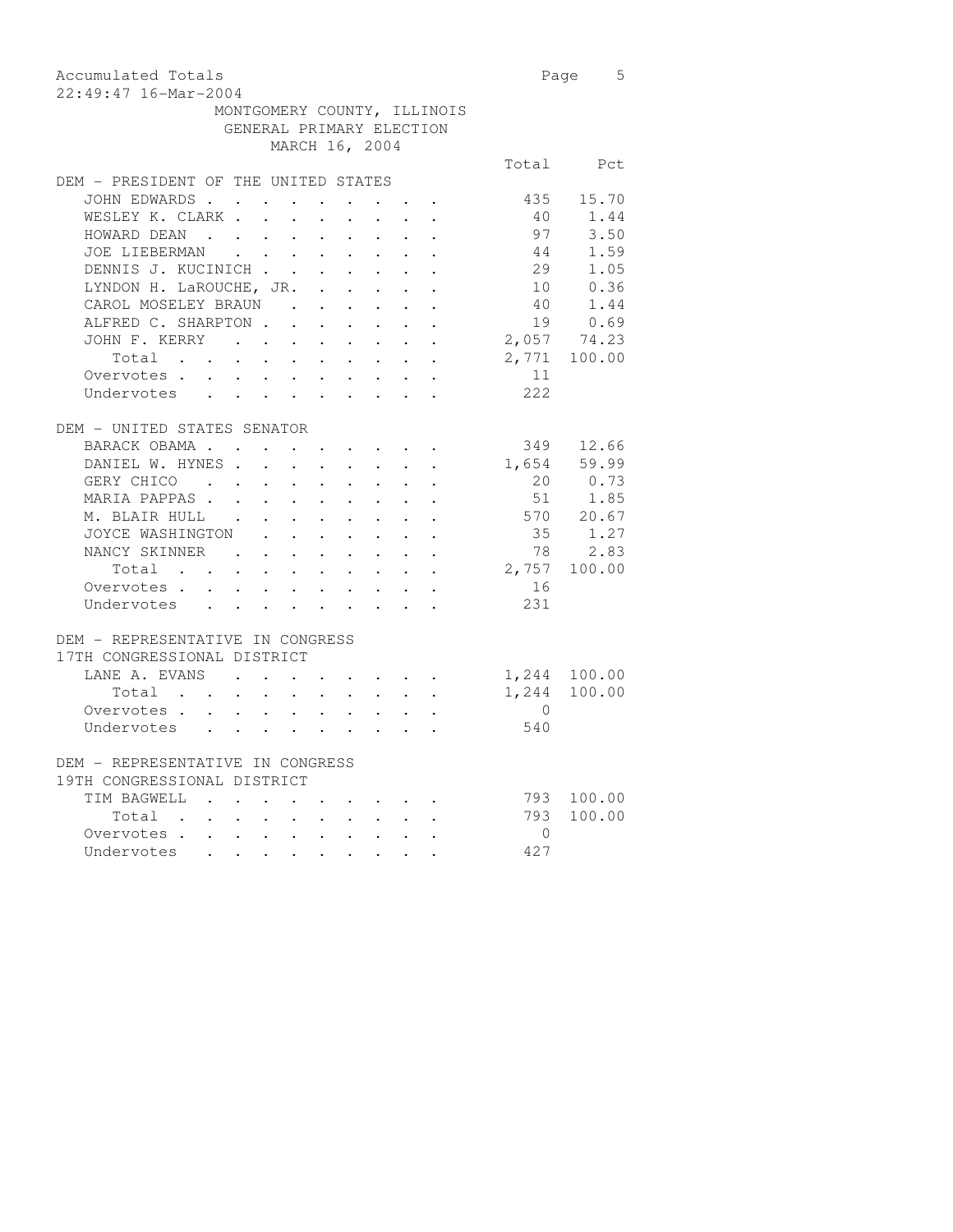| Accumulated Totals                                                                                       |                                                        | Page 6 |
|----------------------------------------------------------------------------------------------------------|--------------------------------------------------------|--------|
| 22:49:47 16-Mar-2004                                                                                     |                                                        |        |
| MONTGOMERY COUNTY, ILLINOIS<br>GENERAL PRIMARY ELECTION                                                  |                                                        |        |
| MARCH 16, 2004                                                                                           |                                                        |        |
|                                                                                                          | Total Pct                                              |        |
| DEM - DELEGATE TO THE NATIONAL NOMINATING CONVENTION<br>17TH CONGRESSIONAL DISTRICT<br>VOTE FOR 5        |                                                        |        |
| MIKE BOLAND (DEAN) 410 6.65                                                                              |                                                        |        |
| GRACIELA HERNANDEZ (DEAN)                                                                                | 303 4.91                                               |        |
|                                                                                                          | 370 6.00                                               |        |
| DON JOHNSTON (DEAN)<br>MARY K. "KAYT" NORRIS (DEAN)                                                      |                                                        |        |
|                                                                                                          | 345 5.59<br>305 4.95<br>176 2.85                       |        |
| NORM M. WINICK (DEAN)<br>GLORIA FERGUSON (KUCINICH)<br>$\langle \cdot \rangle$ , $\langle \cdot \rangle$ |                                                        |        |
| DAVID AMOR (KUCINICH)<br>$\cdot$ $\cdot$ $\cdot$ $\cdot$ $\cdot$                                         | 142 2.30                                               |        |
| KAREN GOURD (KUCINICH)                                                                                   | 151 2.45                                               |        |
| JAMES DICE (KUCINICH)                                                                                    | 132 2.14                                               |        |
| VINCENT G. THOMAS (KUCINICH) 154 2.50                                                                    |                                                        |        |
| PAT O'BRIEN (GEPHARDT) 97 1.57                                                                           |                                                        |        |
| MIKE SHAMPINE (GEPHARDT)                                                                                 | 42 0.68                                                |        |
| CHARLES E. CASH, JR. (GEPHARDT)                                                                          |                                                        |        |
| DENNIS A. VANDERGINST (EDWARDS)<br>$\mathcal{A}^{\mathcal{A}}$ , $\mathcal{A}^{\mathcal{A}}$             | $\begin{array}{cc} 41 & 0.66 \\ 91 & 1.48 \end{array}$ |        |
|                                                                                                          | 91 1.48<br>90 1.46                                     |        |
| M. EVA SAVALA (EDWARDS)<br>ROBIN A. JOHNSON (EDWARDS)                                                    | 101 1.64                                               |        |
| LYNDA FAINTER (EDWARDS)                                                                                  | 90 1.46                                                |        |
| DAVID M. CAMPBELL (EDWARDS) 100 1.62                                                                     |                                                        |        |
| DAVID ANDICH (CLARK) 16 0.26                                                                             |                                                        |        |
| STUART LEFSTEIN (CLARK) 11 0.18                                                                          |                                                        |        |
| MATT O'BRIEN (CLARK)                                                                                     | 17 0.28                                                |        |
| SUZANNE GOLDEN (CLARK)                                                                                   |                                                        |        |
| SONIA CERVANTES (CLARK)                                                                                  | $15$ 0.24<br>24 0.39                                   |        |
| PAUL L MANGIERI (KERRY)                                                                                  | 557 9.03                                               |        |
| PAUL L MANGIERI (KERRY)<br>PATRICIA "PAT" VERONDA (KERRY)                                                | 599 9.71                                               |        |
| JOSE "JOE" MORENO (KERRY) 602 9.76                                                                       |                                                        |        |
| MARGARET WALKER (KERRY)                                                                                  | 602 9.76                                               |        |
| PORTER MCNEIL (KERRY) 584 9.47                                                                           |                                                        |        |
| Total 6,167 100.00                                                                                       |                                                        |        |
| Overvotes                                                                                                | 43                                                     |        |
| Undervotes                                                                                               | 2,538                                                  |        |
|                                                                                                          |                                                        |        |
| DEM - ALTERNATE DELEGATE TO THE NATIONAL NOMINATING                                                      |                                                        |        |
| CONVENTION 17TH CONGRESSIONAL DISTRICT                                                                   |                                                        |        |
| JEANETTE HUNTER (DEAN)                                                                                   | 126 9.07                                               |        |
| AMANDA L. HICKS (KUCINICH)                                                                               | 58                                                     | 4.18   |
| ROXANE ZAMORA (EDWARDS)                                                                                  | 193                                                    | 13.89  |
| MARY RISELING (CLARK).                                                                                   | 42                                                     | 3.02   |

| NUAANE AAPUNA (EDWANDS) (, , , , , , |  |  |  |  |     | $\perp$ 7.) $\perp$ .). () 7 |
|--------------------------------------|--|--|--|--|-----|------------------------------|
| MARY RISELING (CLARK)                |  |  |  |  |     | 42 3.02                      |
| JOAN C. SCOTT (KERRY)                |  |  |  |  |     | 970 69.83                    |
| Total                                |  |  |  |  |     | 1,389 100.00                 |
| Overvotes.                           |  |  |  |  | 13  |                              |
| Undervotes                           |  |  |  |  | 382 |                              |
|                                      |  |  |  |  |     |                              |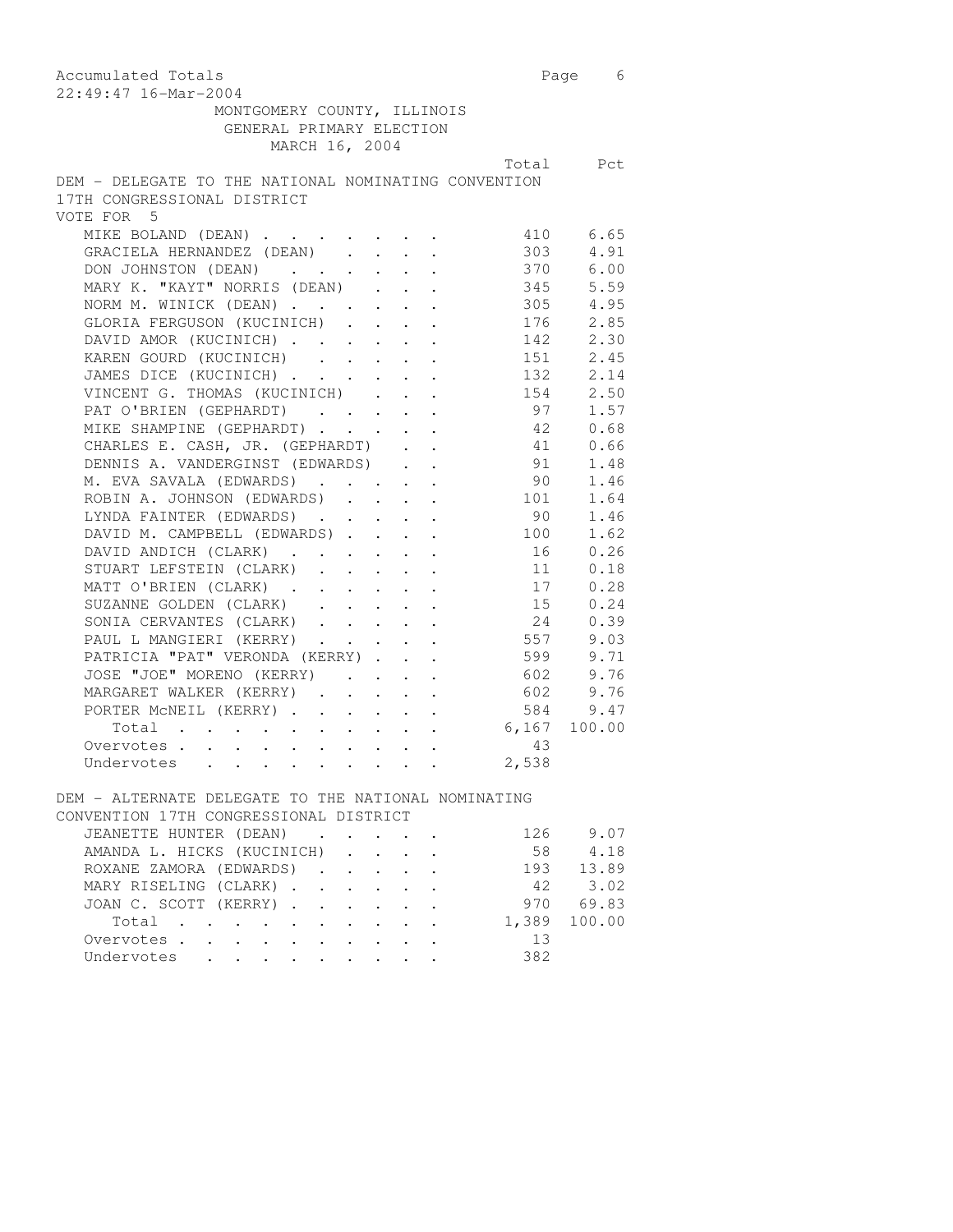| Accumulated Totals                                                                                                                                    |                | Page 7                                                 |  |
|-------------------------------------------------------------------------------------------------------------------------------------------------------|----------------|--------------------------------------------------------|--|
| 22:49:47 16-Mar-2004                                                                                                                                  |                |                                                        |  |
| MONTGOMERY COUNTY, ILLINOIS                                                                                                                           |                |                                                        |  |
| GENERAL PRIMARY ELECTION                                                                                                                              |                |                                                        |  |
| MARCH 16, 2004                                                                                                                                        |                |                                                        |  |
|                                                                                                                                                       |                | Total Pct                                              |  |
| DEM - DELEGATE TO THE NATIONAL NOMINATING CONVENTION                                                                                                  |                |                                                        |  |
| 19TH CONGRESSIONAL DISTRICT                                                                                                                           |                |                                                        |  |
| VOTE FOR 5                                                                                                                                            |                |                                                        |  |
| HAROLD DEAN BYERS (DEAN)                                                                                                                              |                | 289 6.72                                               |  |
| JEANNINE RICHARDS (DEAN).<br>$\mathcal{L}^{\text{max}}$ , $\mathcal{L}^{\text{max}}$<br>$\mathcal{A}^{\mathcal{A}}$ and $\mathcal{A}^{\mathcal{A}}$ . | 225            | 5.23                                                   |  |
| LARRY A. DOUGLAS (DEAN)                                                                                                                               |                | 238 5.54                                               |  |
| DOROTHY L. SMITH (DEAN)                                                                                                                               |                | 221 5.14                                               |  |
| MICHAEL HOFFMANN (DEAN) 224 5.21                                                                                                                      |                |                                                        |  |
| LORI KRUEGER (KUCINICH) 126 2.93                                                                                                                      |                |                                                        |  |
| JESSE STALLINGS (KUCINICH) 97 2.26                                                                                                                    |                |                                                        |  |
| MARGARET "PEGGY" JENKINS (KUCINICH) .                                                                                                                 | 141 3.28       |                                                        |  |
| STANLEY I. MEINERT (KUCINICH)                                                                                                                         |                |                                                        |  |
| T. L. "TIM" THORTON (KUCINICH).<br>$\Delta \sim 100$ km s $^{-1}$                                                                                     |                |                                                        |  |
| MICHAEL C. HOERNER (EDWARDS).<br>$\mathbf{L}$ and $\mathbf{L}$                                                                                        |                |                                                        |  |
| $\mathcal{L}^{\text{max}}$ , $\mathcal{L}^{\text{max}}$<br>GWEN M. MONTGOMERY (EDWARDS)                                                               |                | 89 2.07                                                |  |
| NEIL J. CALDERON (EDWARDS) 68 1.58                                                                                                                    |                |                                                        |  |
|                                                                                                                                                       |                |                                                        |  |
| CHARLENE R. LAMBERT (EDWARDS) 82 1.91                                                                                                                 |                |                                                        |  |
| GIOVANNI RAY RANDAZZO (EDWARDS) 69 1.37                                                                                                               |                |                                                        |  |
| DAVID R. PICCIOLI (CLARK) 18 0.42                                                                                                                     |                |                                                        |  |
| MICHELLE S. PAUL (CLARK)                                                                                                                              |                | 20 0.47                                                |  |
|                                                                                                                                                       |                | $\begin{array}{cc} 17 & 0.40 \\ 16 & 0.37 \end{array}$ |  |
| MICHAEL G. GRADY (CLARK)<br>CATHERINE A. COPLEY (CLARK)                                                                                               |                |                                                        |  |
| JOHN COSTELLO (CLARK)<br>KURT GRANBERG (KERRY)                                                                                                        |                | $42$ 0.98                                              |  |
|                                                                                                                                                       |                | 408 9.49                                               |  |
| ELLEN SINCLAIR (KERRY)                                                                                                                                | 410 9.54       |                                                        |  |
| STEPHEN J SCATES (KERRY) 397 9.23                                                                                                                     |                |                                                        |  |
| SAUNDRA HUDSON (KERRY) 412 9.58                                                                                                                       |                |                                                        |  |
| GERALD "JERRY" PRINCE (KERRY)                                                                                                                         |                | 391 9.10                                               |  |
| Total 4,299 100.00                                                                                                                                    |                |                                                        |  |
| Overvotes                                                                                                                                             | 43             |                                                        |  |
| Undervotes 1,586                                                                                                                                      |                |                                                        |  |
|                                                                                                                                                       |                |                                                        |  |
| DEM - ALTERNATE DELEGATE TO THE NATIONAL NOMINATING                                                                                                   |                |                                                        |  |
| CONVENTION 19TH CONGRESSIONAL DISTRICT                                                                                                                |                |                                                        |  |
| MARCINA "MARCY" M. BECK (DEAN)                                                                                                                        | 98             | 10.29                                                  |  |
| AMBER WILLIAMS (KUCINICH)                                                                                                                             |                | 44 4.62                                                |  |
| VIRGINIA LEE HYERS (EDWARDS)                                                                                                                          |                |                                                        |  |
| NATALIE A. ENRIETTO (CLARK).                                                                                                                          | 29             | 137 14.39<br>3.05                                      |  |
|                                                                                                                                                       |                |                                                        |  |
| SUSAN R. SHEA (KERRY)                                                                                                                                 |                | 644 67.65                                              |  |
| Total                                                                                                                                                 | 952            | 100.00                                                 |  |
| Overvotes.<br>$\mathbf{L}$                                                                                                                            | 3              |                                                        |  |
| Undervotes<br>$\mathbf{L}$<br>$\mathbf{L}$<br>$\sim$                                                                                                  | 265            |                                                        |  |
| DEM - REPRESENTATIVE IN THE GENERAL ASSEMBLY                                                                                                          |                |                                                        |  |
| 98TH REPRESENTATIVE DISTRICT                                                                                                                          |                |                                                        |  |
| GARY HANNIG<br>$\ddot{\phantom{a}}$                                                                                                                   |                | 2,593 100.00                                           |  |
| Total                                                                                                                                                 | 2,593          | 100.00                                                 |  |
| Overvotes                                                                                                                                             | $\overline{0}$ |                                                        |  |
| Undervotes<br>$\mathbf{L}$                                                                                                                            | 401            |                                                        |  |
|                                                                                                                                                       |                |                                                        |  |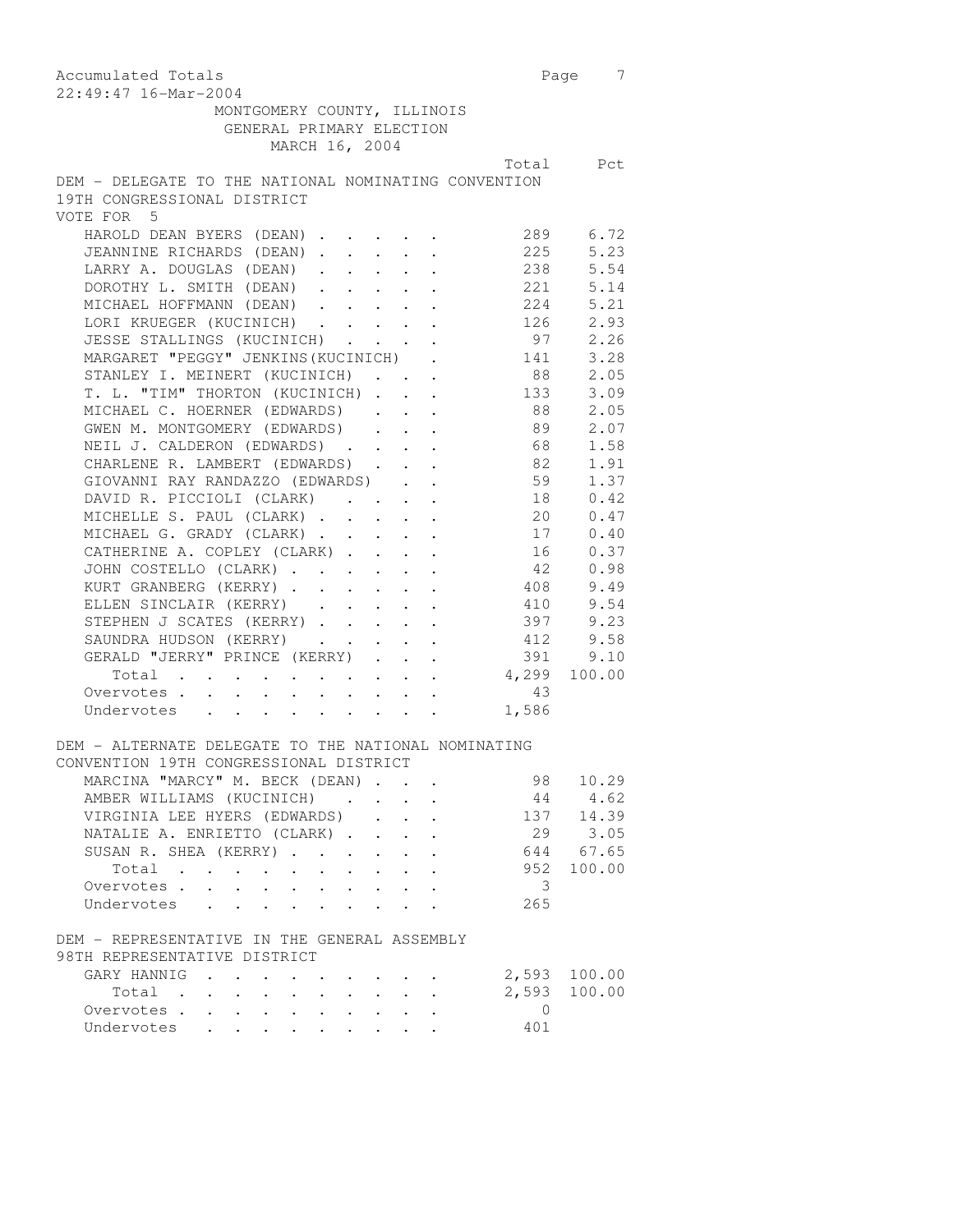| Accumulated Totals                                              |                                                                                                         |                                                                                                                                                     |                           |                      |                           |                |                                     |                             |                | Page 8       |
|-----------------------------------------------------------------|---------------------------------------------------------------------------------------------------------|-----------------------------------------------------------------------------------------------------------------------------------------------------|---------------------------|----------------------|---------------------------|----------------|-------------------------------------|-----------------------------|----------------|--------------|
| 22:49:47 16-Mar-2004                                            |                                                                                                         |                                                                                                                                                     |                           |                      |                           |                |                                     |                             |                |              |
|                                                                 |                                                                                                         |                                                                                                                                                     |                           |                      |                           |                |                                     | MONTGOMERY COUNTY, ILLINOIS |                |              |
|                                                                 | GENERAL PRIMARY ELECTION                                                                                |                                                                                                                                                     |                           |                      |                           |                |                                     |                             |                |              |
|                                                                 |                                                                                                         |                                                                                                                                                     |                           |                      |                           | MARCH 16, 2004 |                                     |                             |                |              |
| DEM - CIRCUIT CLERK                                             |                                                                                                         |                                                                                                                                                     |                           |                      |                           |                |                                     |                             |                | Total Pct    |
| NO CANDIDATE FILED                                              |                                                                                                         |                                                                                                                                                     |                           |                      |                           |                |                                     |                             |                |              |
| Total .                                                         | $\ddot{\phantom{0}}$                                                                                    | $\bullet$ .<br><br><br><br><br><br><br><br><br><br><br><br><br><br><br><br><br><br><br><br><br><br><br><br><br><br><br><br><br><br><br><br><br><br> |                           |                      |                           |                |                                     |                             | $\mathbf{0}$   |              |
| Overvotes .                                                     | $\sim$<br>$\cdot$ $\cdot$                                                                               |                                                                                                                                                     | $\sim$                    |                      |                           |                |                                     |                             | $\bigcirc$     |              |
| Undervotes                                                      |                                                                                                         |                                                                                                                                                     |                           |                      | $\mathbf{L}^{\text{max}}$ |                | $\mathbf{L}^{\text{max}}$           |                             | 2,994          |              |
| DEM - STATE'S ATTORNEY                                          |                                                                                                         |                                                                                                                                                     |                           |                      |                           |                |                                     |                             |                |              |
| JIM ROBERTS                                                     |                                                                                                         |                                                                                                                                                     |                           |                      |                           |                |                                     |                             |                | 2,511 100.00 |
| Total .                                                         |                                                                                                         |                                                                                                                                                     |                           |                      |                           |                |                                     |                             | 2,511          | 100.00       |
| Overvotes .                                                     | $\mathbf{z} = \mathbf{z} + \mathbf{z} + \mathbf{z} + \mathbf{z} + \mathbf{z} + \mathbf{z} + \mathbf{z}$ |                                                                                                                                                     |                           |                      |                           |                |                                     |                             | $\overline{0}$ |              |
| Undervotes                                                      |                                                                                                         |                                                                                                                                                     |                           | $\ddot{\phantom{a}}$ |                           |                |                                     |                             | 483            |              |
|                                                                 |                                                                                                         |                                                                                                                                                     |                           |                      |                           |                |                                     |                             |                |              |
| DEM - CORONER                                                   |                                                                                                         |                                                                                                                                                     |                           |                      |                           |                |                                     |                             |                |              |
| RICKEY L. BROADDUS                                              |                                                                                                         |                                                                                                                                                     |                           |                      |                           |                |                                     |                             |                | 2,367 100.00 |
| Total $\cdots$                                                  |                                                                                                         |                                                                                                                                                     |                           |                      |                           |                |                                     |                             |                | 2,367 100.00 |
| Overvotes.                                                      |                                                                                                         |                                                                                                                                                     |                           |                      |                           |                |                                     |                             | $\overline{0}$ |              |
| Undervotes                                                      |                                                                                                         |                                                                                                                                                     |                           |                      |                           |                |                                     |                             | 627            |              |
|                                                                 |                                                                                                         |                                                                                                                                                     |                           |                      |                           |                |                                     |                             |                |              |
| DEM - COUNTY BOARD DISTRICT 1                                   |                                                                                                         |                                                                                                                                                     |                           |                      |                           |                |                                     |                             |                |              |
| COUNTY BOARD MEMBER 4 YEAR TERM                                 |                                                                                                         |                                                                                                                                                     |                           |                      |                           |                |                                     |                             |                |              |
| DAVID G. HEATON                                                 |                                                                                                         |                                                                                                                                                     | $\ddot{\phantom{a}}$      | $\ddot{\phantom{0}}$ | $\sim$                    |                |                                     |                             |                | 353 100.00   |
| Total                                                           | $\bullet$ .                                                                                             | $\ddot{\phantom{0}}$                                                                                                                                | $\bullet$ .               |                      | $\bullet$ .               |                |                                     |                             |                | 353 100.00   |
| Overvotes.                                                      |                                                                                                         |                                                                                                                                                     |                           |                      |                           |                |                                     |                             | $\overline{0}$ |              |
| Undervotes                                                      |                                                                                                         |                                                                                                                                                     |                           |                      |                           |                |                                     |                             | 110            |              |
|                                                                 |                                                                                                         |                                                                                                                                                     |                           |                      |                           |                |                                     |                             |                |              |
| DEM - COUNTY BOARD DISTRICT 1                                   |                                                                                                         |                                                                                                                                                     |                           |                      |                           |                |                                     |                             |                |              |
| COUNTY BOARD MEMBER UNEXPIRED 2 YEAR TERM<br>NO CANDIDATE FILED |                                                                                                         |                                                                                                                                                     |                           |                      |                           |                |                                     |                             |                |              |
| Total .                                                         | $\mathbf{z} = \mathbf{z} + \mathbf{z} + \mathbf{z}$                                                     |                                                                                                                                                     |                           |                      |                           |                |                                     |                             | $\overline{0}$ |              |
| Overvotes .                                                     | $\ddot{\phantom{0}}$<br>$\ddot{\phantom{0}}$                                                            | $\bullet$ .                                                                                                                                         | $\sim$                    | $\sim$               | $\bullet$ .               |                |                                     |                             | $\Omega$       |              |
| Undervotes                                                      | $\mathbf{r} = \mathbf{r} \cdot \mathbf{r}$                                                              |                                                                                                                                                     | $\mathbf{L}^{\text{max}}$ |                      | $\mathbf{L}^{\text{max}}$ |                | $\mathbb{R}^{n}$ , $\mathbb{R}^{n}$ |                             | 463            |              |
|                                                                 |                                                                                                         |                                                                                                                                                     |                           |                      |                           |                |                                     |                             |                |              |
| DEM - COUNTY BOARD DISTRICT 2<br>COUNTY BOARD MEMBER            |                                                                                                         |                                                                                                                                                     |                           |                      |                           |                |                                     |                             |                |              |
| VOTE FOR 2                                                      |                                                                                                         |                                                                                                                                                     |                           |                      |                           |                |                                     |                             |                |              |
| MIKE A. HAVERA .                                                |                                                                                                         |                                                                                                                                                     |                           |                      |                           |                |                                     |                             | 258            | 100.00       |
| Total .                                                         | $\ddot{\phantom{a}}$                                                                                    |                                                                                                                                                     |                           |                      |                           |                |                                     |                             | 258            | 100.00       |
| Overvotes .                                                     |                                                                                                         |                                                                                                                                                     |                           |                      |                           |                |                                     |                             | $\overline{0}$ |              |
| Undervotes                                                      |                                                                                                         |                                                                                                                                                     |                           |                      |                           |                |                                     |                             | 404            |              |
|                                                                 |                                                                                                         |                                                                                                                                                     |                           |                      |                           |                |                                     |                             |                |              |
| DEM - COUNTY BOARD DISTRICT 3                                   |                                                                                                         |                                                                                                                                                     |                           |                      |                           |                |                                     |                             |                |              |
| COUNTY BOARD MEMBER                                             |                                                                                                         |                                                                                                                                                     |                           |                      |                           |                |                                     |                             |                |              |
| ROBERT L. DURBIN                                                |                                                                                                         |                                                                                                                                                     |                           |                      |                           |                |                                     |                             |                | 384 79.67    |
| RANDALL LEUSCHKE                                                |                                                                                                         |                                                                                                                                                     |                           |                      |                           |                |                                     |                             | 98             | 20.33        |
| Total<br>$\sim$                                                 | <b>Contract Contract</b>                                                                                | $\ddot{\phantom{0}}$                                                                                                                                | $\ddot{\phantom{a}}$      | $\ddot{\phantom{0}}$ |                           |                |                                     |                             | 482            | 100.00       |
| Overvotes                                                       | $\bullet$ .                                                                                             |                                                                                                                                                     |                           |                      |                           |                |                                     |                             | 4              |              |
| Undervotes                                                      |                                                                                                         |                                                                                                                                                     |                           |                      |                           |                |                                     |                             | 65             |              |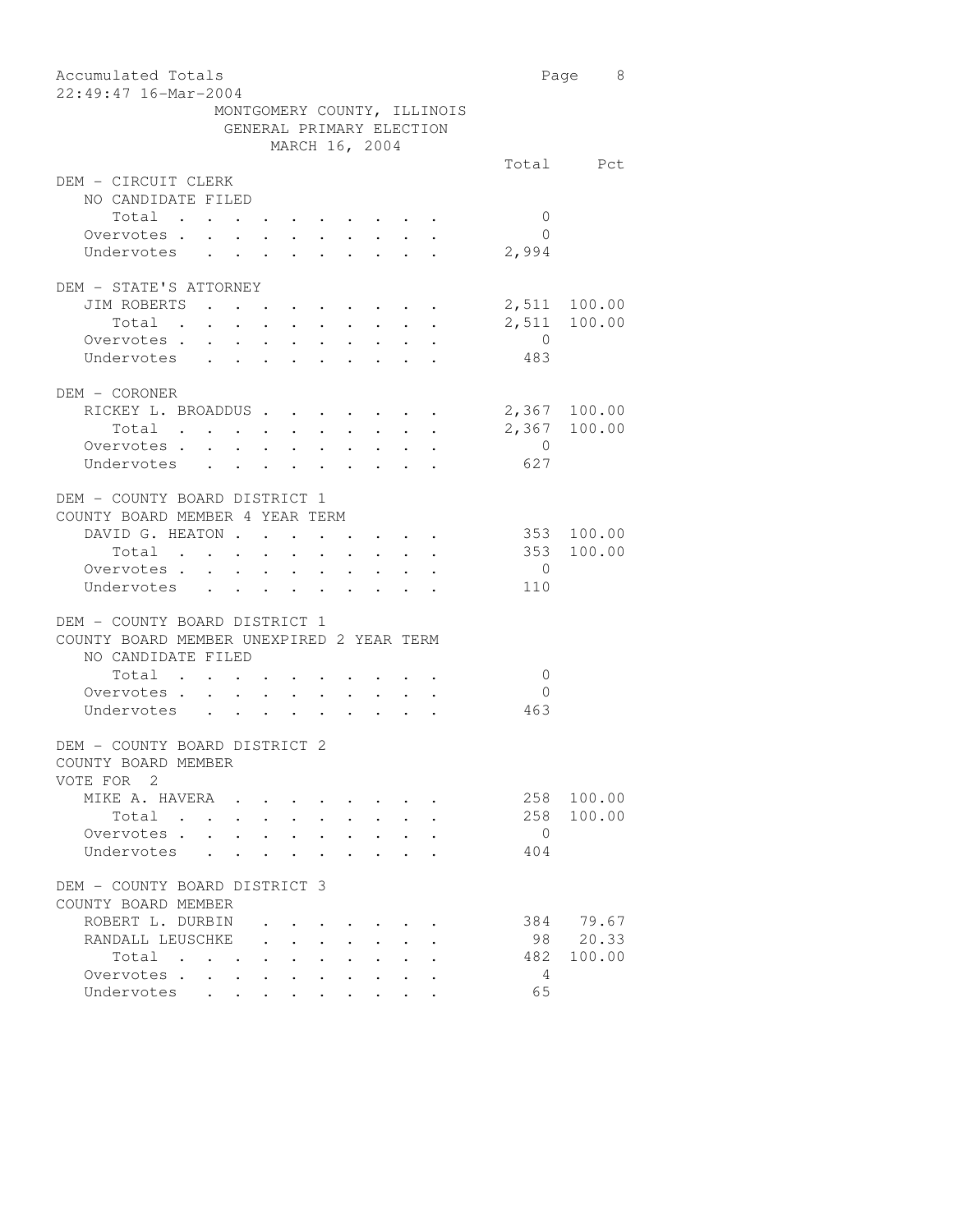| Accumulated Totals<br>22:49:47 16-Mar-2004                                                                                                                   |                       | Page 9           |
|--------------------------------------------------------------------------------------------------------------------------------------------------------------|-----------------------|------------------|
| MONTGOMERY COUNTY, ILLINOIS<br>GENERAL PRIMARY ELECTION                                                                                                      |                       |                  |
| MARCH 16, 2004                                                                                                                                               |                       |                  |
| DEM - COUNTY BOARD DISTRICT 4<br>COUNTY BOARD MEMBER<br>VOTE FOR 2                                                                                           |                       | Total Pct        |
| DENNIS L. JAGODZINSKI                                                                                                                                        |                       | 378 48.65        |
| MIKE PLUNKETT                                                                                                                                                |                       | 399 51.35        |
| Total<br>$\mathbf{a} = \mathbf{a} + \mathbf{a} + \mathbf{a} + \mathbf{a} + \mathbf{a} + \mathbf{a} + \mathbf{a} + \mathbf{a} + \mathbf{a}$                   |                       | 777 100.00       |
| Overvotes .<br>$\sim$ $\sim$<br>$\mathbf{z} = \mathbf{z} + \mathbf{z}$ .<br>$\bullet$ .                                                                      | $\overline{0}$        |                  |
| Undervotes<br>$\ddot{\phantom{0}}$<br>$\ddot{\phantom{0}}$<br>$\sim$<br>$\ddot{\phantom{0}}$<br>$\ddot{\phantom{a}}$<br>$\ddot{\phantom{a}}$                 | 303                   |                  |
| DEM - COUNTY BOARD DISTRICT 5                                                                                                                                |                       |                  |
| COUNTY BOARD MEMBER                                                                                                                                          |                       |                  |
| FRANK J. KOMOR, JR.                                                                                                                                          |                       | 261 100.00       |
| Total                                                                                                                                                        | 261                   | 100.00           |
| Overvotes                                                                                                                                                    | $\overline{0}$        |                  |
| Undervotes                                                                                                                                                   | 108                   |                  |
| DEM - COUNTY BOARD DISTRICT 6<br>COUNTY BOARD MEMBER                                                                                                         |                       |                  |
| TIMOTHY L. FOGLE                                                                                                                                             | 317 100.00            |                  |
| Total                                                                                                                                                        | 317 100.00            |                  |
| Overvotes.                                                                                                                                                   | $\overline{0}$        |                  |
| Undervotes                                                                                                                                                   | 112                   |                  |
| DEM - COUNTY BOARD DISTRICT 7<br>COUNTY BOARD MEMBER<br>VOTE FOR 2<br>NO CANDIDATE FILED                                                                     |                       |                  |
| Total                                                                                                                                                        | $\mathbf{0}$          |                  |
| Overvotes<br>Undervotes                                                                                                                                      | $\overline{0}$<br>622 |                  |
|                                                                                                                                                              |                       |                  |
| DEM - JUDGE OF THE SUPREME COURT<br>5TH JUDICIAL DISTRICT (VAC.HON.HARRISON II)                                                                              |                       |                  |
| GORDON E. MAAG .                                                                                                                                             | 1,795 100.00          |                  |
| Total                                                                                                                                                        |                       | 1,795 100.00     |
| Overvotes<br>$\mathbf{L}$<br>$\sim$ $-$<br>$\sim$<br>$\sim$                                                                                                  | $\overline{0}$        |                  |
| Undervotes<br>$\mathbf{L}$ $\mathbf{L}$                                                                                                                      | 1,199                 |                  |
| DEM - JUDGE OF THE APPELLATE COURT                                                                                                                           |                       |                  |
| 5TH JUDICIAL DISTRICT (VAC.HON.RARICK)                                                                                                                       |                       |                  |
| JAMES K. DONOVAN<br>$\mathbf{r} = \mathbf{r} + \mathbf{r}$ .                                                                                                 | 1,900                 | 100.00           |
| Total                                                                                                                                                        | 1,900                 | 100.00           |
| Overvotes .                                                                                                                                                  | $\overline{0}$        |                  |
| Undervotes                                                                                                                                                   | 1,094                 |                  |
| DEM - JUDGE OF THE CIRCUIT COURT                                                                                                                             |                       |                  |
| 4TH JUD. CIRC. MONTGOMERY CO. (VAC.HON.HUBER)                                                                                                                |                       |                  |
| KELLY D. LONG<br>$\ddot{\phantom{0}}$<br>$\ddot{\phantom{a}}$                                                                                                | 2,423<br>2,423        | 100.00<br>100.00 |
| Total<br>$\mathcal{L}(\mathcal{A})$ , and $\mathcal{L}(\mathcal{A})$<br>$\mathbf{A}$ and $\mathbf{A}$ and $\mathbf{A}$<br>Overvotes                          | $\overline{0}$        |                  |
| $\bullet$ . In the case of the contract $\bullet$<br>$\bullet$ .<br>Undervotes<br>$\mathbf{L}^{\text{max}}$ , where $\mathbf{L}^{\text{max}}$<br>$\bullet$ . | 571                   |                  |
|                                                                                                                                                              |                       |                  |